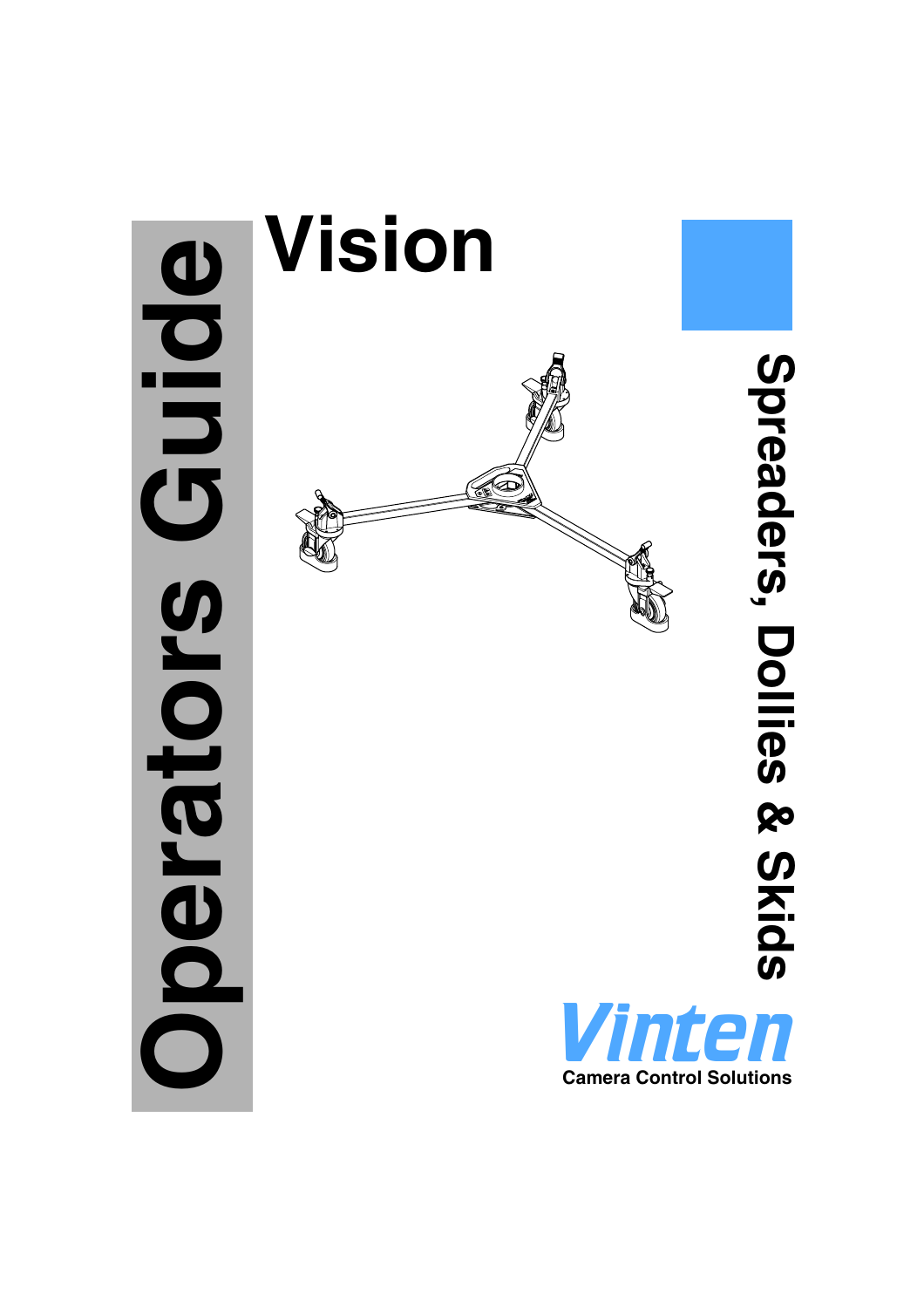# **Spreaders, Dollies & Skids**

# **Operators Guide**

**Publication Part No. 3313-8 Issue 1**

Copyright © Vinten Broadcast Limited 2002

All rights reserved throughout the world. No part of this document may be stored in a retrieval system, transmitted, copied or reproduced in any way including, but not limited to, photocopy, photograph, magnetic or other record without the prior agreement and permission in writing of Vinten Broadcast Limited.

Vinten and Vision are registered trademarks of Vinten Broadcast Limited.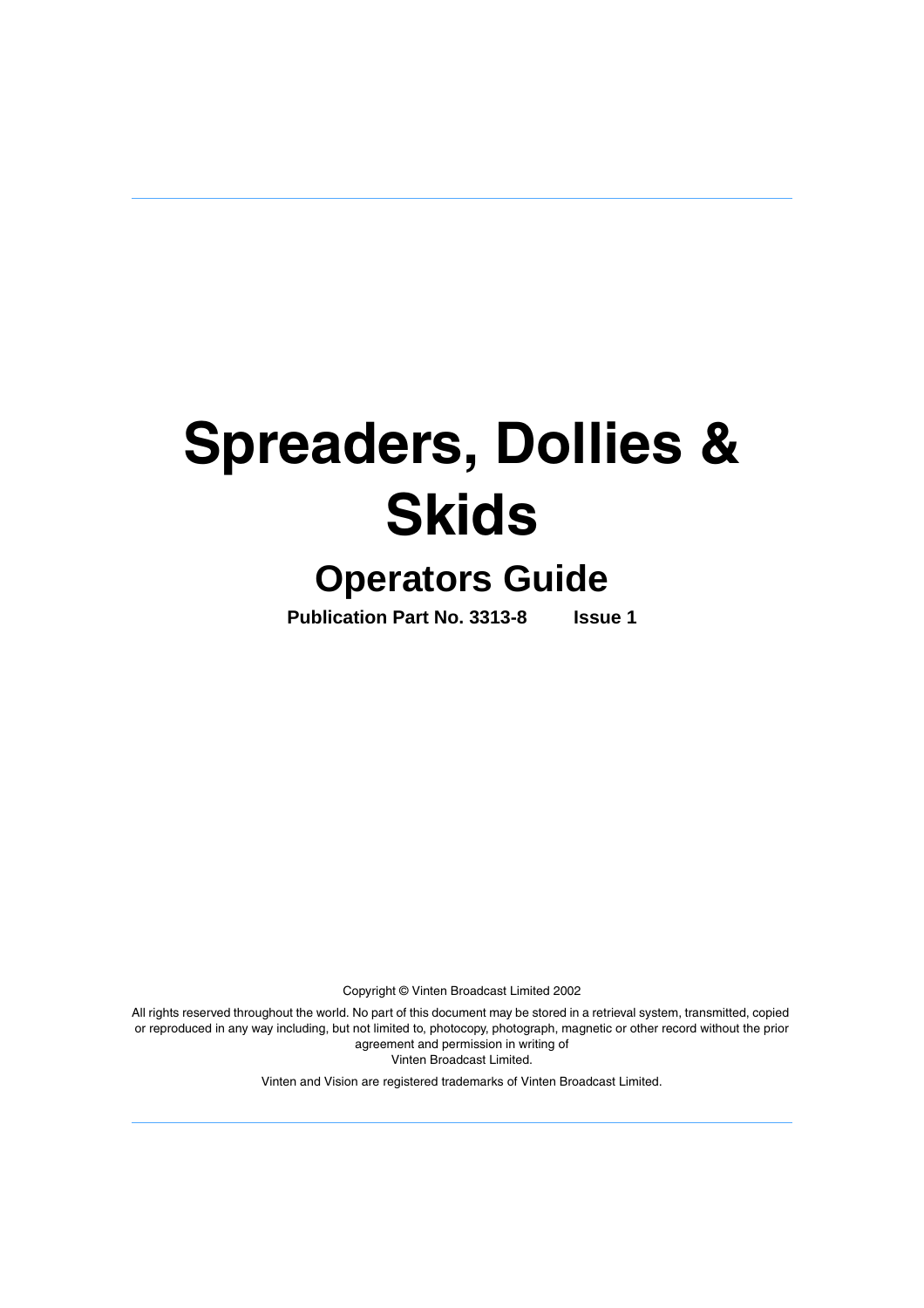# **Safety - read this first**

#### <span id="page-2-0"></span>**Warning Symbols in this Operators Guide**



Where there is a risk of personal injury, injury to others, or damage to the pedestal or associated equipment, comments appear, highlighted by the word **WARNING!** and supported by the warning triangle symbol.

# **Further information**

<span id="page-2-1"></span>For full details on maintenance and spare parts, please refer to Spreaders, Dollies & Skids - Spares and Repairs (Publication Part No. 3313-9) This is obtainable from Vinten Broadcast Limited or your local Vinten distributor. For information on-line, visit our website at

#### **www.vinten.com.**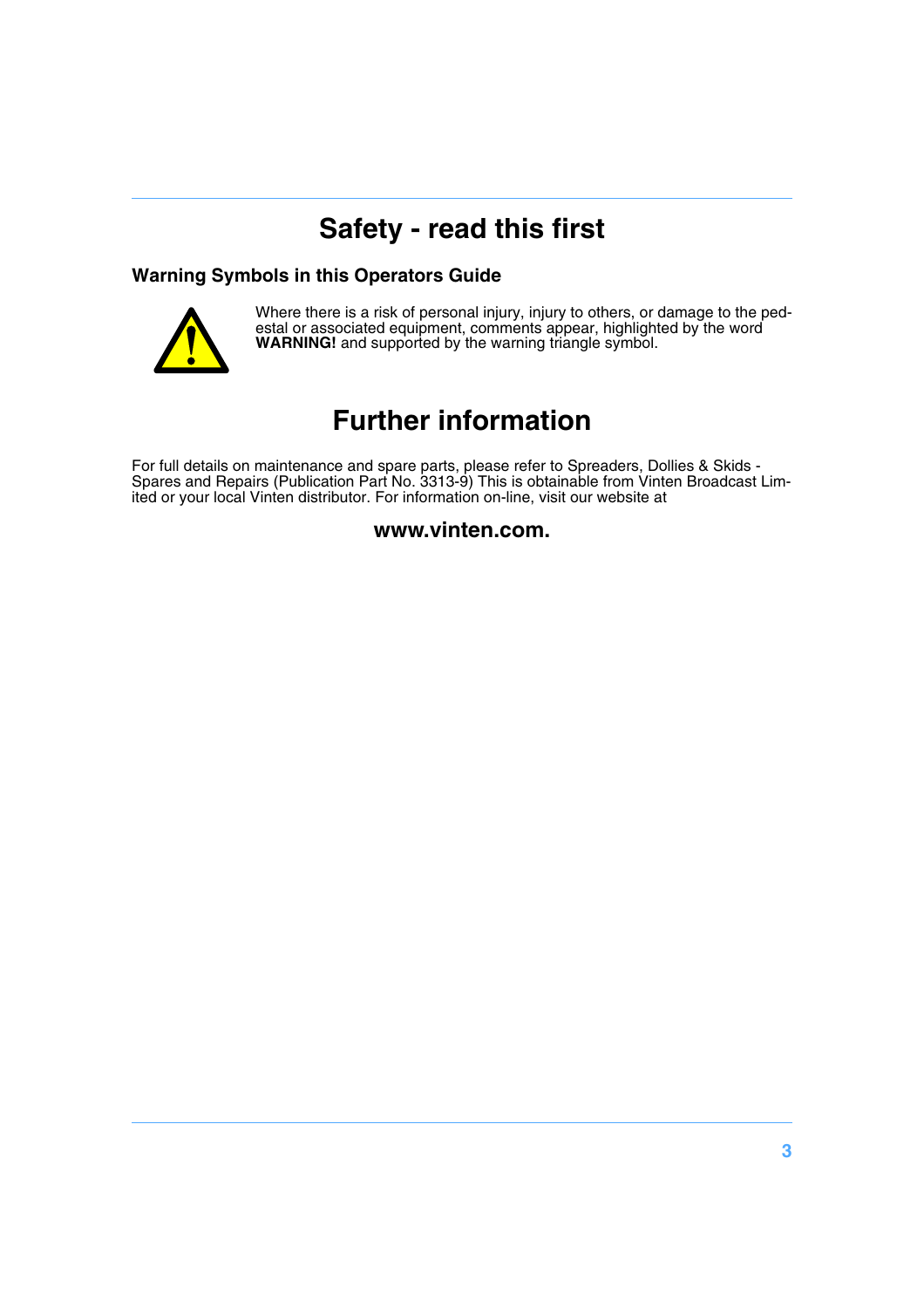# **Technical data**

# <span id="page-3-0"></span>**Spreaders**

| Type                                      | Weight                    |
|-------------------------------------------|---------------------------|
| 3313-3 Lightweight Floor Spreader (Grey)  | $0.7$ kg $(1.5$ lb)       |
| 3363-3 Lightweight Floor Spreader (Black) | $0.7$ kg $(1.5$ lb)       |
| 3367-3 Heavy Duty Flexible Floor Spreader | 1.1 kg $(2.4 \text{ lb})$ |
| 3379-3 Baby Legs Spreader                 | $0.5$ kg $(1.1$ lb)       |

# **Skids and Dollies**

| <b>Type</b>                                    | Leg Radius                      | Castor<br><b>Diameter</b>              | Weight                   | Recommended<br><b>Maximum</b><br>Load | Cable<br><b>Guards</b> | <b>Track</b><br>Locks |
|------------------------------------------------|---------------------------------|----------------------------------------|--------------------------|---------------------------------------|------------------------|-----------------------|
| V3955-0002<br>ENG (OB)<br>dolly                | 50 cm<br>(19.7 in.)             | $12.5 \text{ cm}$<br>(4.9 in.)         | 5.4 kg<br>(11.9 lb)      | 40 kg<br>$(88.2 \text{ lb})$          | NO.                    | NO.                   |
| V3955-0001<br><b>ENG(Studio)</b><br>dolly      | 50 cm<br>$(19.7 \text{ in.})$   | $10 \text{ cm}$<br>$(3.9 \text{ in.})$ | 5.8 kg<br>$(12.8$ lb)    | 50 kg<br>(110.3 lb)                   | YES.                   | <b>YES</b>            |
| V3955-0003<br><b>ENG (Small)</b><br>dolly      | 45 cm<br>(17.7 in.)             | $12.5 \text{ cm}$<br>(4.9 in.)         | 5.3 kg<br>$(11.7$ lb)    | 50 kg<br>$(110.3 \text{ lb})$         | NO.                    | NO.                   |
| 3497-3E<br>EFP (OB)<br>Dolly                   | 52.5 cm<br>$(20.7 \text{ in.})$ | $12.5 \text{ cm}$<br>(4.9 in.)         | 7.7 ka<br>$(17.0 \, lb)$ | 110 kg<br>(221 lb)                    | NO.                    | NO.                   |
| 3497-3G<br><b>EFP (Studio)</b><br><b>Dolly</b> | 52.5 cm<br>(20.7 in.)           | 12.5 cm<br>(4.9 in.)                   | 9.1 kg<br>(20 lb)        | 110 kg<br>(221 lb)                    | <b>YES</b>             | NO.                   |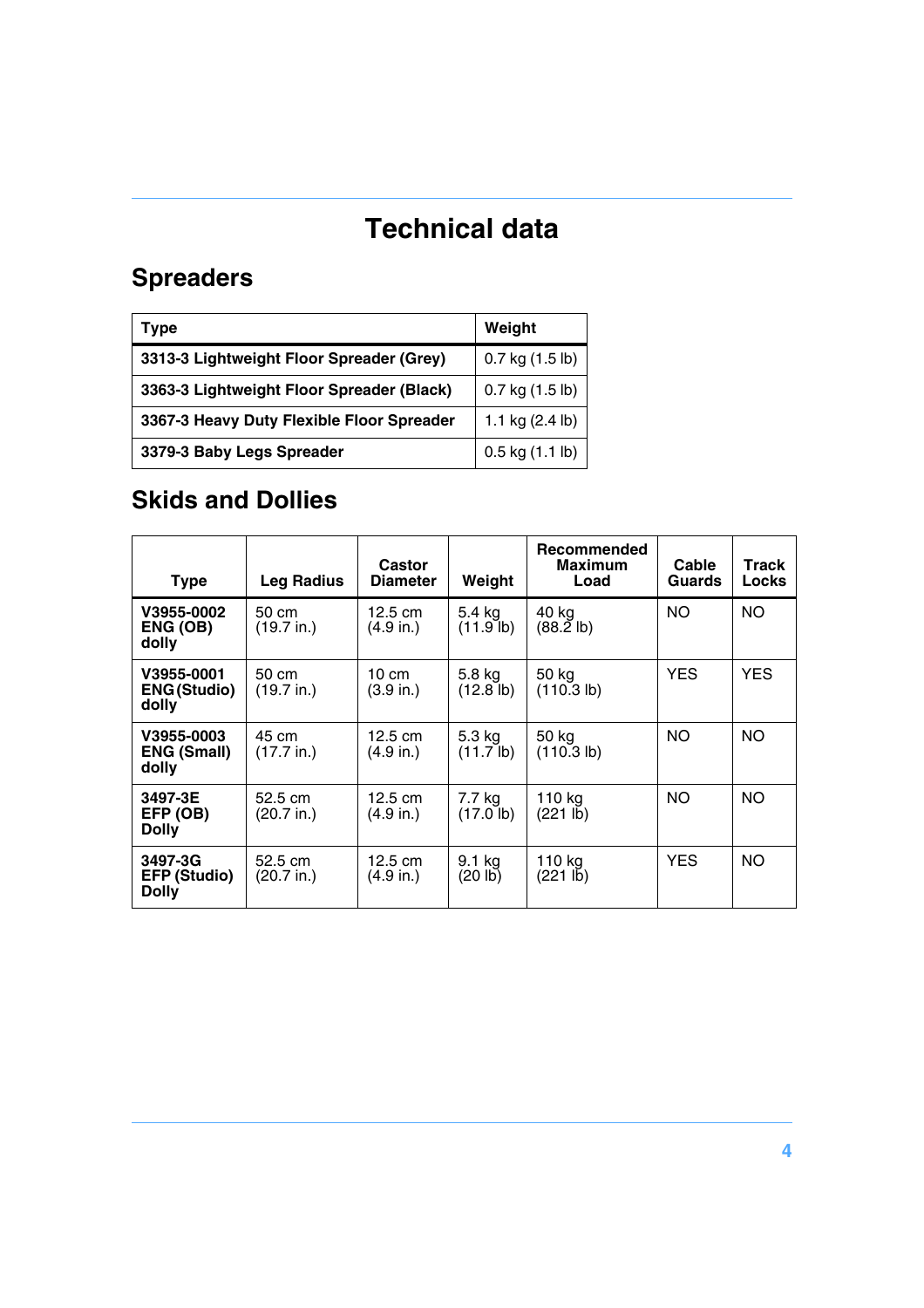# **Contents**

| Page             |  |
|------------------|--|
|                  |  |
|                  |  |
|                  |  |
|                  |  |
| <b>Operation</b> |  |
|                  |  |
|                  |  |
|                  |  |
|                  |  |
|                  |  |
|                  |  |
| <b>Servicing</b> |  |
|                  |  |
|                  |  |
|                  |  |
|                  |  |
|                  |  |

#### **Associated Publication**

Spreaders, Dollies and Skids - Spares and Repairs Publication Part No. 3313-9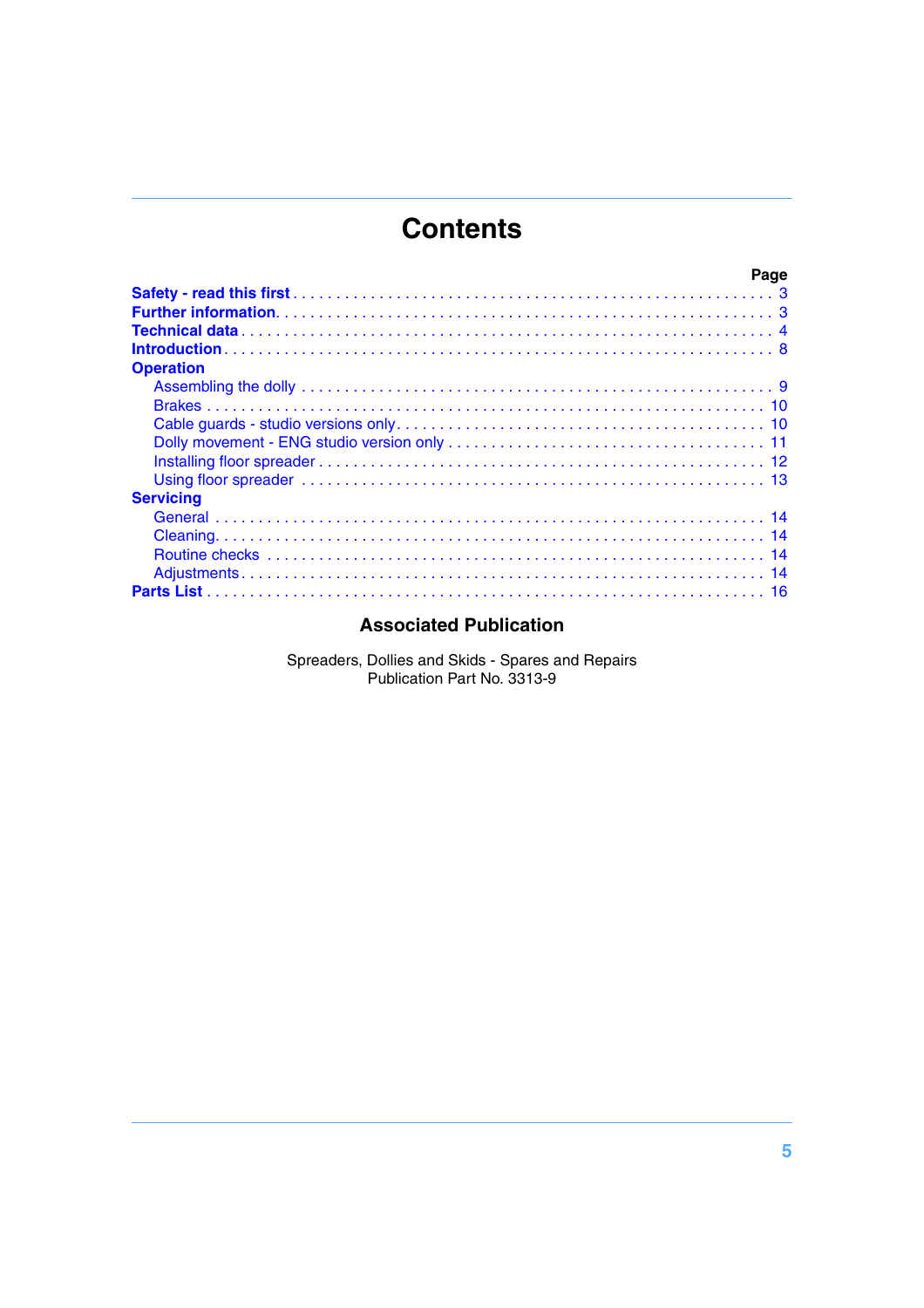<span id="page-5-2"></span><span id="page-5-1"></span>

**Typical Vision Dolly (Studio Version)**

<span id="page-5-0"></span>

| (1) | Centre casting         |
|-----|------------------------|
| (2) | Fixed leg              |
| (3) | Foot support and strap |
| (4) | Track knob             |
| (5) | Castor                 |
| (6) | Cable guard            |
| (7) | Folding legs           |
| (8) | <b>Brake lever</b>     |
|     |                        |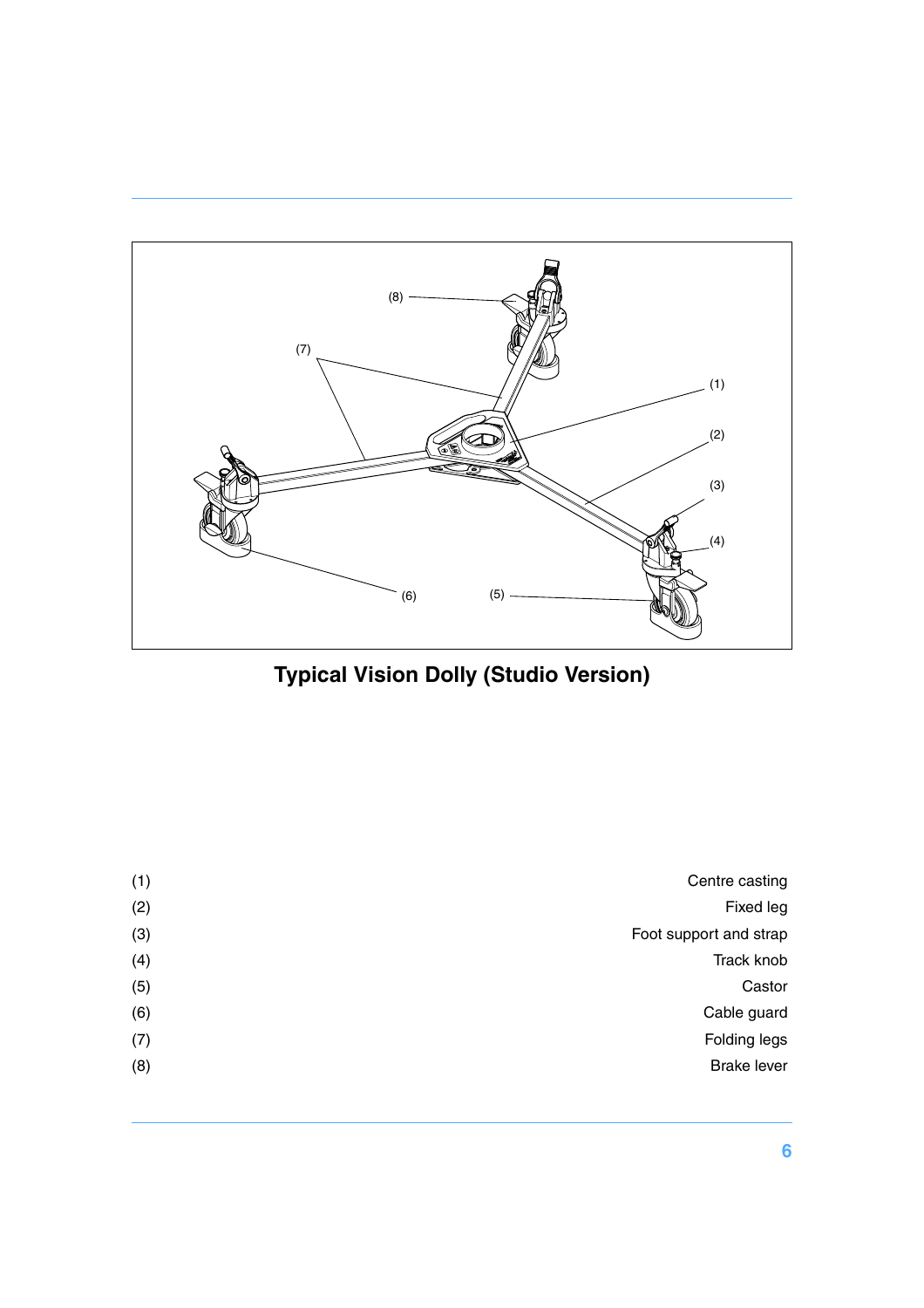

<span id="page-6-2"></span><span id="page-6-1"></span><span id="page-6-0"></span>**Typical Vision Spreader**

| (9)  | Leg, outer           |
|------|----------------------|
| (10) | Leg, inner           |
| (11) | Clamp knob           |
| (12) | Foot support         |
| (13) | Foot retaining strap |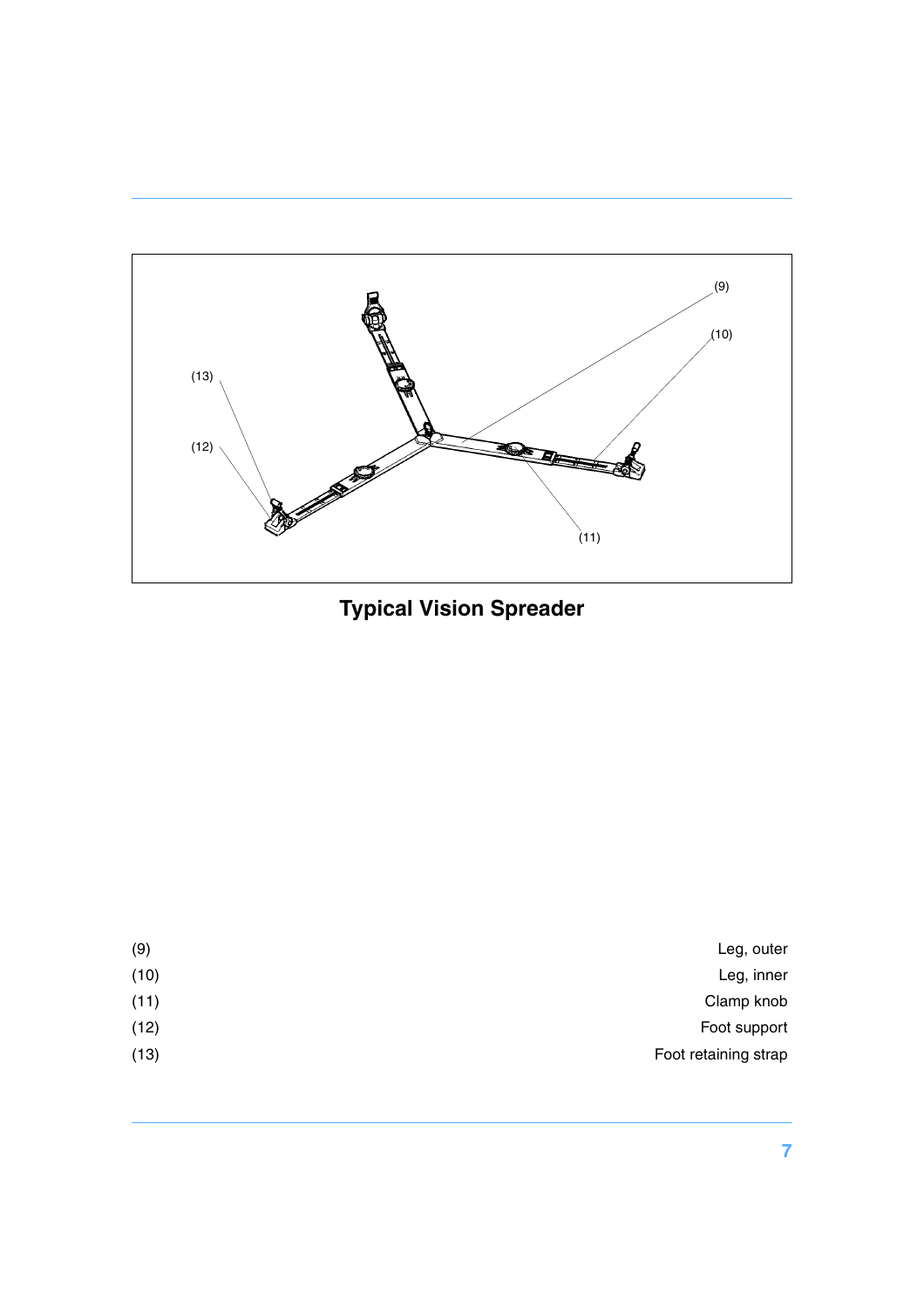# **Introduction**

<span id="page-7-0"></span>Spreaders and Dollies are available for use with all Vinten Vision tripods.

Floor spreaders are suitable for the full range of Vision single and two-stage tripods excluding the Vinten Baby-Legs tripod which has its own dedicated floor spreader.

Lightweight folding ENG and EFP dollies are available in studio and OB versions. All have fast acting foot-operated wheel brakes and the studio versions are fitted with adjustable cable guards. In addition, the ENG studio dolly is fitted with track locks to provide tricycle steering.

The spreaders and dollies are detailed in the table on [page 4.](#page-3-0)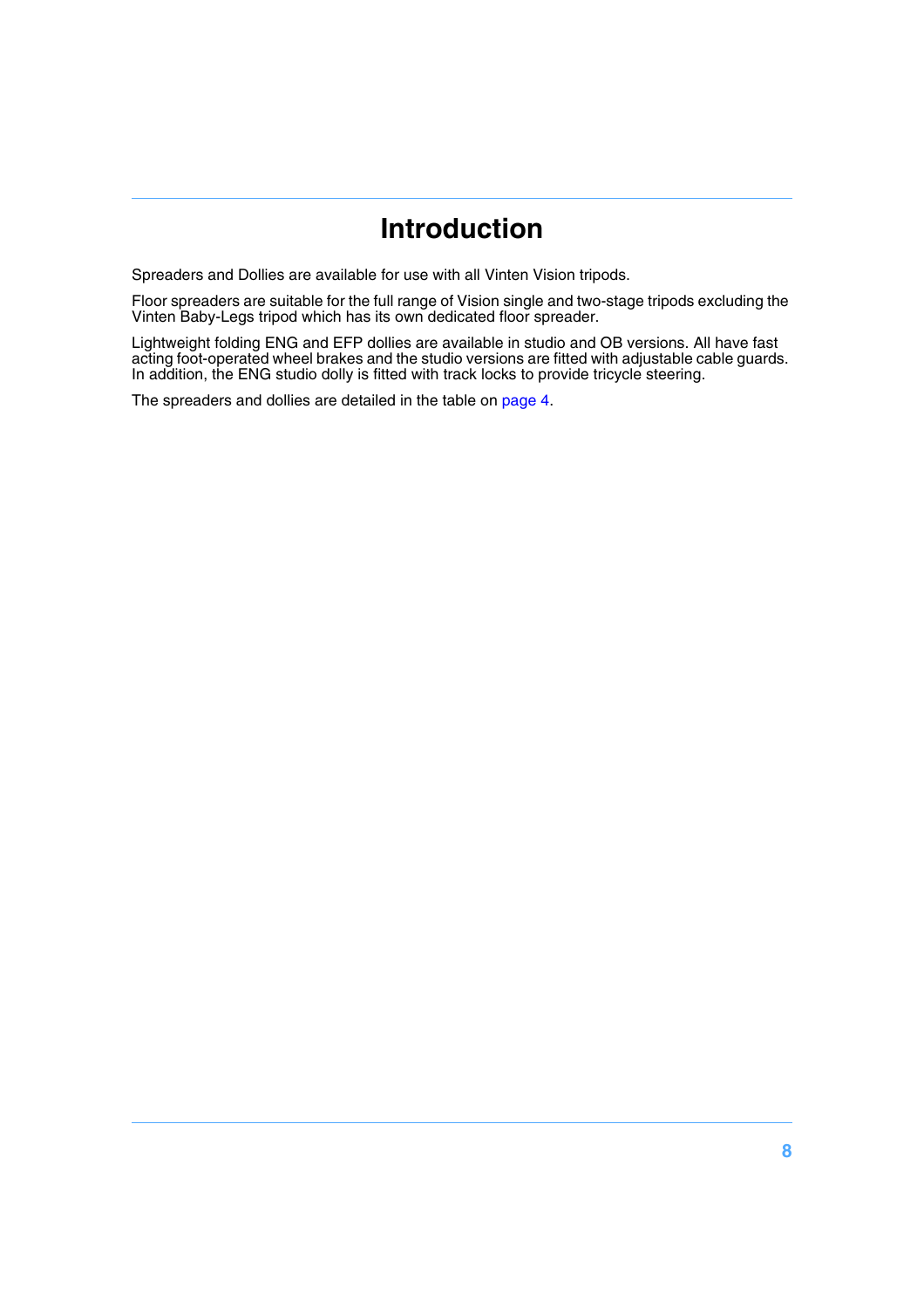# **Operation**

# <span id="page-8-1"></span><span id="page-8-0"></span>**Assembling the dolly**

Turn the dolly upside-down, depress the leg locking plungers [\(14\)](#page-8-2) and pull out each folding leg [\(7\)](#page-8-3) until the plungers lock the legs in the open position.

Set the dolly on the ground on its wheels and apply the wheel brakes.



<span id="page-8-3"></span><span id="page-8-2"></span>**Assembling the dolly**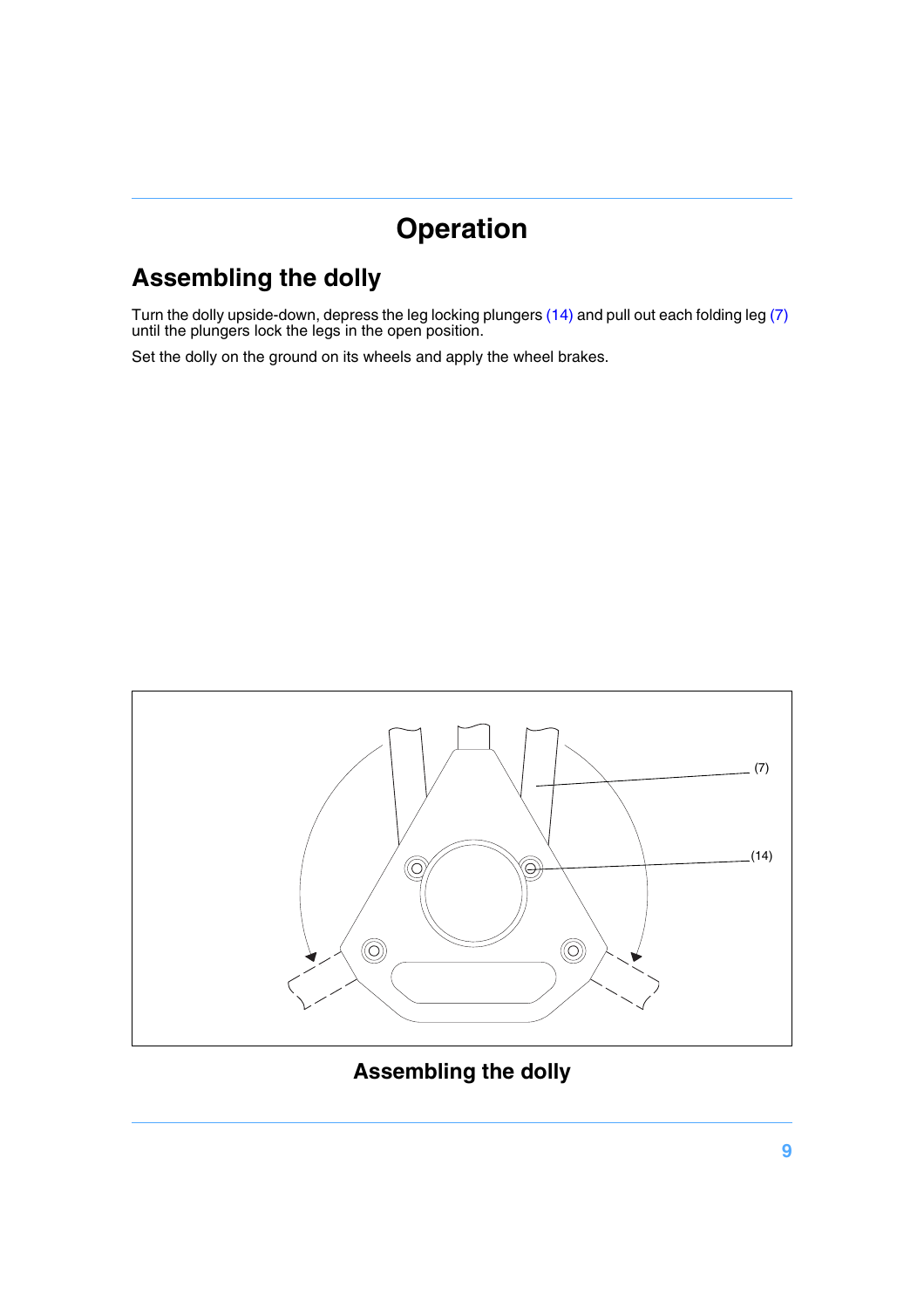# <span id="page-9-0"></span>**Brakes**

Each of the dolly wheels is fitted with a foot operated brake. The brakes are applied by pressing down on the lever [\(8\)](#page-9-2) situated above the wheel and released by pressing down on the centre 'popup' lever [\(8.1\)](#page-9-3) which is raised when the brake is on.

# <span id="page-9-1"></span>**Cable guards - studio versions only**

The cable guards [\(6\)](#page-9-4) are height adjustable and should be set as required. Adjustment is carried out by slackening the knobs  $(6.1)$ , setting the cable guard at the required height and re-tightening the knobs.

<span id="page-9-5"></span><span id="page-9-4"></span><span id="page-9-3"></span><span id="page-9-2"></span>

**Brakes and Cable Guards**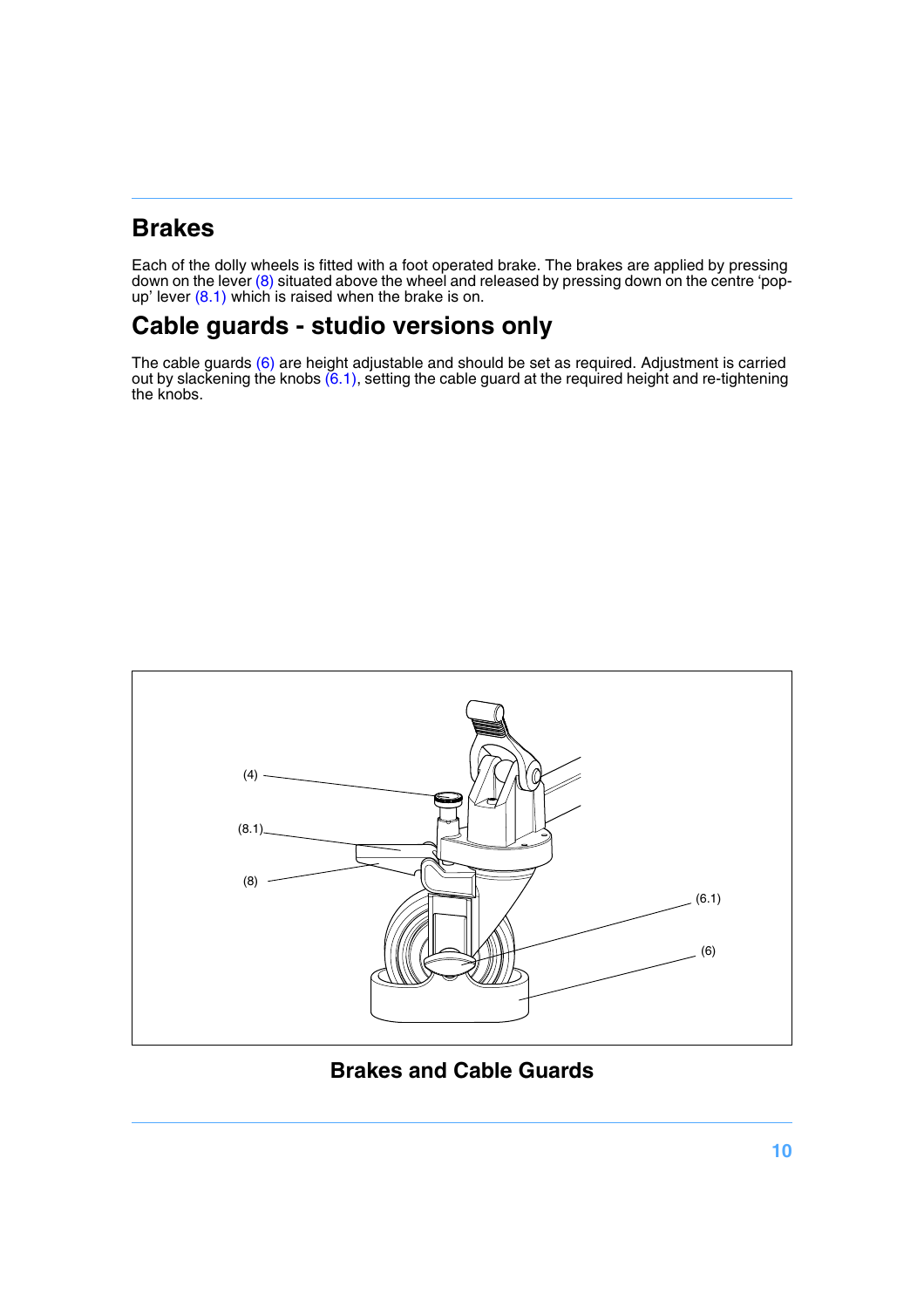# <span id="page-10-0"></span>**Dolly movement - ENG studio version only**

The wheels on the ENG studio dolly can be locked in the straight-ahead position or set to castor freely. The castor/lock change over is effected by spring-loaded track lock pins [\(4\)](#page-5-0) on each wheel assembly. The pins on the folding legs  $(7)$  have black knobs and the pin on the fixed leg  $(2)$  a red knob. To engage or disengage a pin, pull it up against the spring and turn through 90°. The pin will only engage with the wheel when the wheel is properly aligned. This arrangement provides castor, track and steer motion.

#### **Castor motion**

For castor motion, disengage all three track locks. The dolly can now be moved freely in any direction.

#### **Tracking motion**

For tracking motion, engage all three track locks. The dolly can now track backwards and forwards in a straight line.

#### **Steer motion**

For steer motion:

Position the dolly so that the fixed leg [\(2\)](#page-5-2) (with the red knob) is in the direction of travel. Disengage the red track lock.

Engage the black track locks on the folding legs [\(7\)](#page-5-1).

With the fixed leg of the dolly facing forwards the dolly can now be moved with a `steeringtype' motion.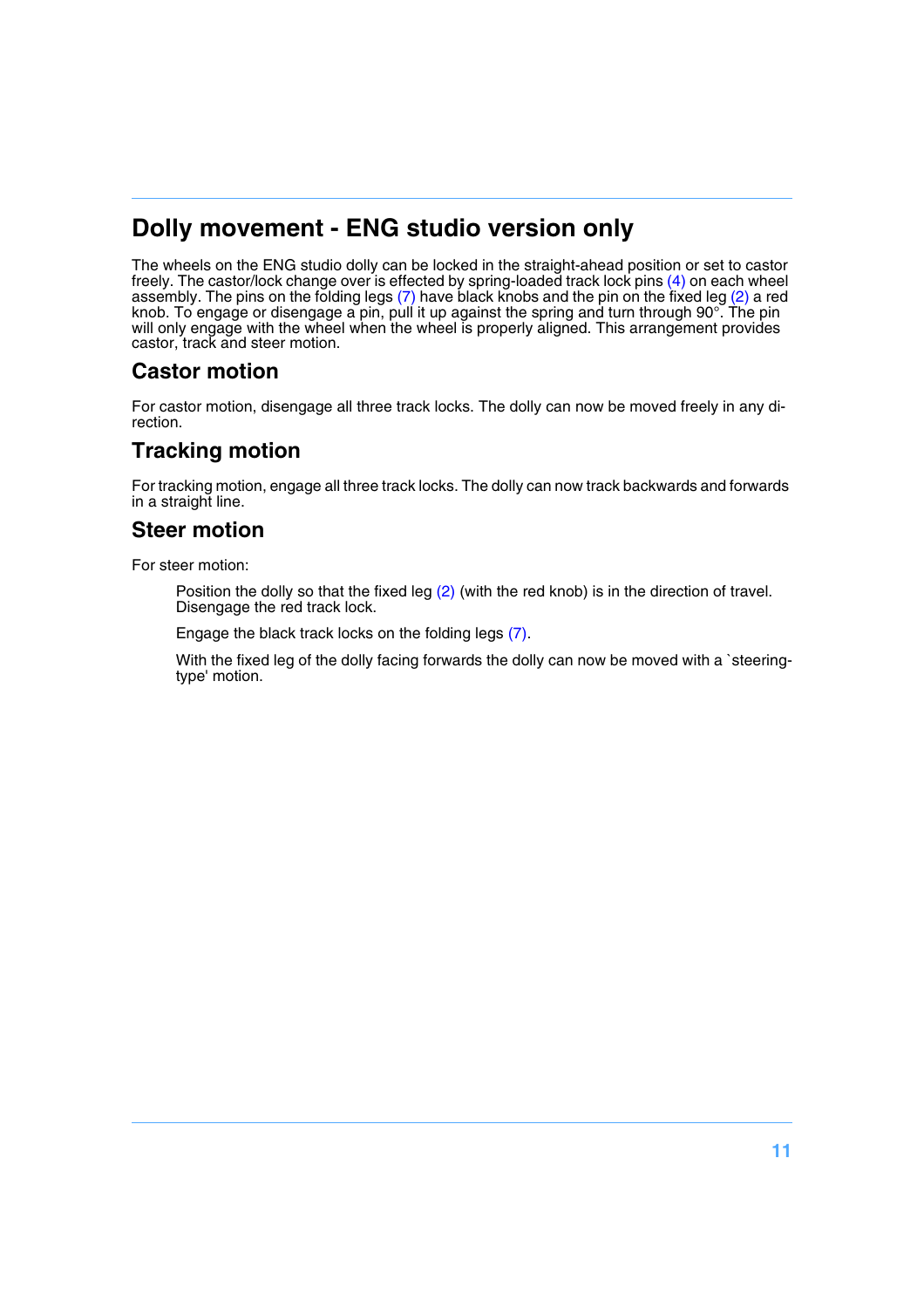# <span id="page-11-0"></span>**Installing floor spreader**

To instal a floor spreader to a tripod proceed as follows:

Unfold legs [\(9\)](#page-6-0) of spreader and place flat on the ground. Ensure three clamp knobs [\(11\)](#page-6-1) are engaged.

Lower tripod onto the spreader and locate the feet onto the three foot supports [\(12\).](#page-11-1)

Secure tripod onto spreader by engaging three foot retaining straps [\(13\)](#page-11-2) to each foot of the tripod.

<span id="page-11-2"></span><span id="page-11-1"></span>

**Installing Floor Spreader**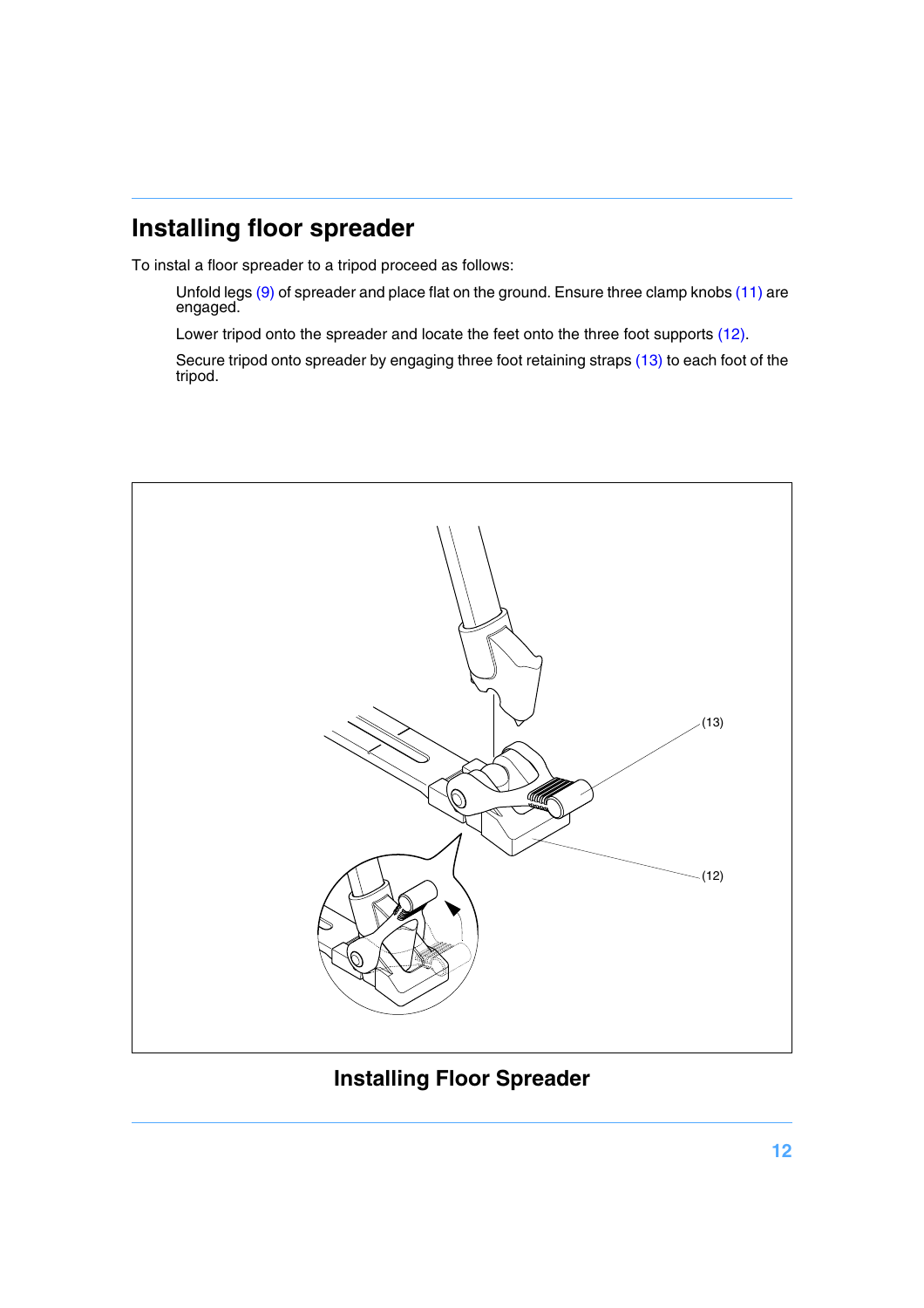#### <span id="page-12-0"></span>**Using floor spreader**

- **NOTE: Always use the spreader where possible as this increases rigidity of the tripod. Being flexible, the spreader compensates for uneven ground. It can be removed and a skid fitted. At the full extension of the spreader and with all legs fully retracted, the tripod can be used at its lowest operating height. Although tripods can be set lower than this without the spreader, it is NOT recommended as the tripod geometry becomes unstable.**
- **NOTE: Floor spreaders protect floors and carpets as well as preventing the tripod legs sinking into soft ground and should be used at all times. If the floor spreader cannot be used, use Vision carpet feet and Spread-Loc mid-level spreader.**

Once the tripod is installed the spreader can be adjusted as follows:

Slacken three clamp knobs [\(11\)](#page-6-1) on spreader.

Set legs of tripod to required positions and height and ensure they are locked in place. Number markings on the spreaders inner leg  $(10)$  can be used to position the tripods feet equidistance apart.

Once the tripod is positioned correctly tighten three clamp knobs. The spreader does not have to be removed when collapsing the tripod.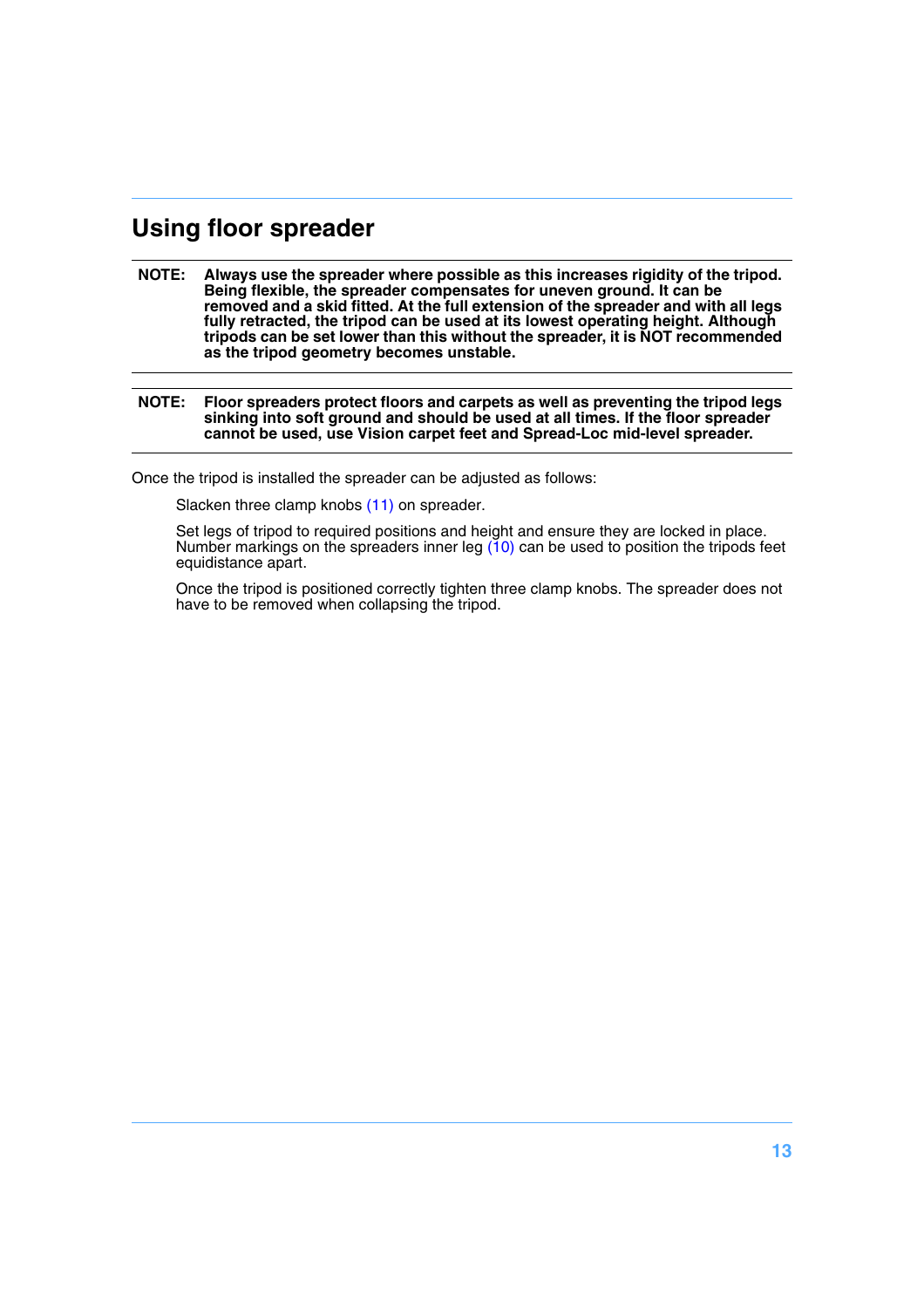# **Servicing**

# <span id="page-13-1"></span><span id="page-13-0"></span>**General**

Vision products are robustly made to high engineering standards and little attention is required to maintain serviceability save regular cleaning. Attention to the following points will ensure a long and useful service life with minimum need for repair.

# <span id="page-13-2"></span>**Cleaning**

During indoor use, the only cleaning required should be a regular wipe over with a lint-free cloth. Dirt accumulated during storage may be removed using a semi-stiff brush.

All dolly parts are weatherproof. However, use out-of-doors under adverse conditions will require special attention. Salt spray should be washed off with fresh water at the earliest opportunity. Sand and dirt acts as an abrasive and should be removed using a semi-stiff brush or vacuum cleaner

```
NOTE: Use only detergent-based cleaners. DO NOT use solvent- or oil-based cleaners, 
abrasives or wire brushes to remove accumulations of dirt, as these damage the 
protective surfaces.
```
# <span id="page-13-3"></span>**Routine checks**

Check the following during normal use:

Check for ageing and cracking of the rubber strut securing straps and renew if necessary.

On studio dollies, check the tracking

# <span id="page-13-4"></span>**Adjustments**

Adjustments to the tracking of studio dollies may become necessary after considerable use. Check the tracking as follows:

With the track locks engaged and a payload fitted, the dolly should track in a straight line over a distance of 3.6 m (12 feet) with deviation not exceeding 5 cm (2 in.). If this cannot be achieved, the wheels should be re-aligned. When re-aligning the wheels, start by adjusting the wheel with the red locking knob on the fixed leg. This will often correct any alignment problems.

#### **Adjusting the tracking of the Vision studio dolly (V3955-0001)**

To re-align the dolly wheels:

Remove the tripod or pedestal from the dolly.

Engage the track lock [\(4\)](#page-14-0) on each castor.

Remove two screws  $(6.1)$  from the foot support  $(6.2)$  on the fixed leg and remove the foot support.

Using special wheel nut spanner (Part No. 3319-900SP) remove nut [\(6.3\).](#page-14-3)

Apply Loctite 242 to the nut, re-install and tighten lightly.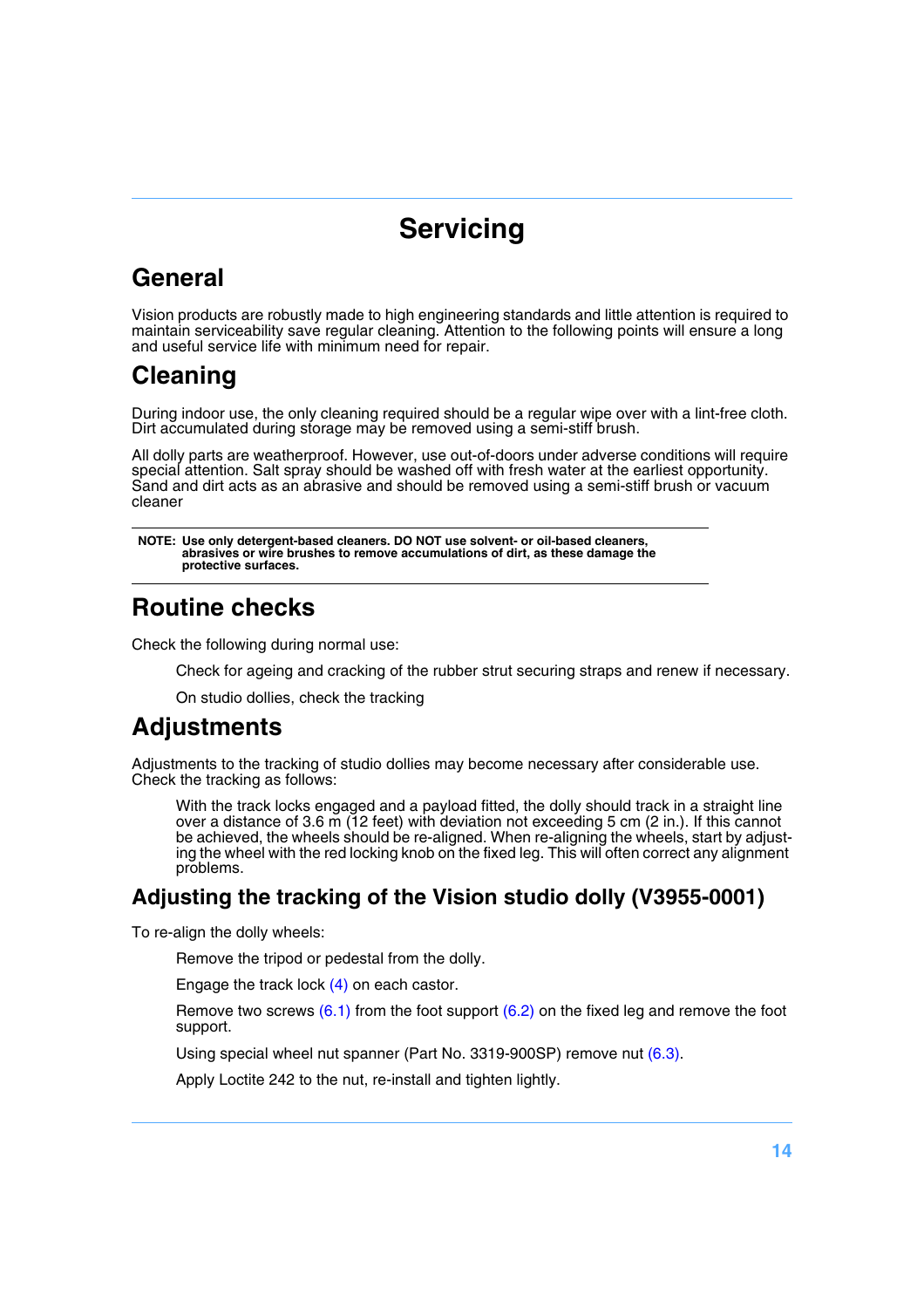Align the wheel on the fixed leg so that it runs parallel to the leg.

Using a suitable straight line on the studio floor, check that over a distance of 3.6 m (12 feet) the deviation does not exceed 5 cm (2 in.). Re-adjust the wheel until this is achieved. If it cannot be achieved, the wheels on the other two legs should be re-aligned.

Once the wheels have been correctly aligned, tighten nuts [\(6.3\)](#page-14-3).

Install foot support [\(6.2\)](#page-14-2) on each leg and secure with two screws [\(6.1\)](#page-14-1).



#### <span id="page-14-3"></span><span id="page-14-2"></span><span id="page-14-1"></span><span id="page-14-0"></span>**Adjusting the tracking**